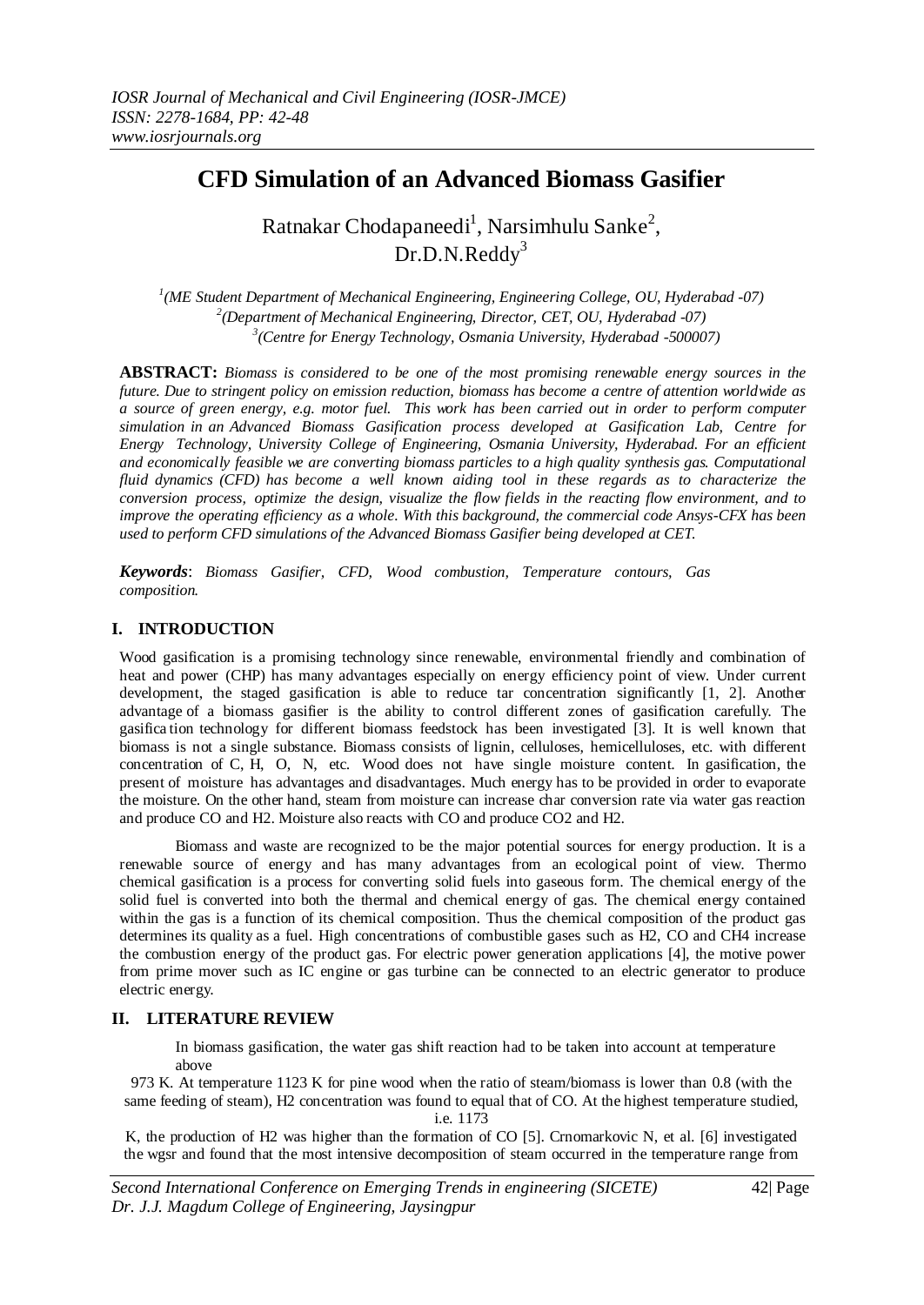600 to

1100 K. At temperature lower than 590 K, the production of H2 was hardly affected by steam injection.

According Franco C, et al. [5] at steam/biomass ratio 0.8, the increase of temperature led to higher gas yields and enhanced char reduction. In coal gasification, any increase in H2O/coal ratio below 1255 K would decrease the percentage of carbon gasified and thus the yield of produced gas and increase the O2 requirement.

Detail simulation of char reduction process in downdraft gasifier has been developed [7, 8]. In the reduction zone, there are many reactions that possible occur. Giltrap, et al. [7] developed a model for char reduction in downdraft biomass gasification based on steady state model. Meanwhile Babu BV, et al. [8] developed Giltrap's model that correspond to the exponentially varying char reactivity factor (CRF). They proposed four chemical reactions (R1 to R4) and the rate of reactions were obtained from Wang and Kinoshita.

The CFD simulation of reduction process based on Giltrap's model in a gasifier for low wood moisture content

has been developed successfully [9].

## **III. DESIGN AND METHODOLOGY**

In this paper, the procedure for development of the physical model is explained. This chapter gives the information of the base or reference document for this paper. And it explains the CAD modeling procedures and different types of mesh Methodologies used for generation of the physical model. These designs are based on information found in the Gasification Lab, Centre for Energy Technology, College of Engineering, Osmania University.



**Figure 1** CAD model of advanced biomass gasifier

For simulation of the gasifier, inner shell with air pipes assembly has been taken into consideration where the exact combustion and reactions occurs in the advanced biomass gasifier. The model for which analysis has been considered is shown in the figure 2. The air passes through pipes to the nozzle area where air gets mixed with fuel (wood) which is coming from the top as shown in figure 4.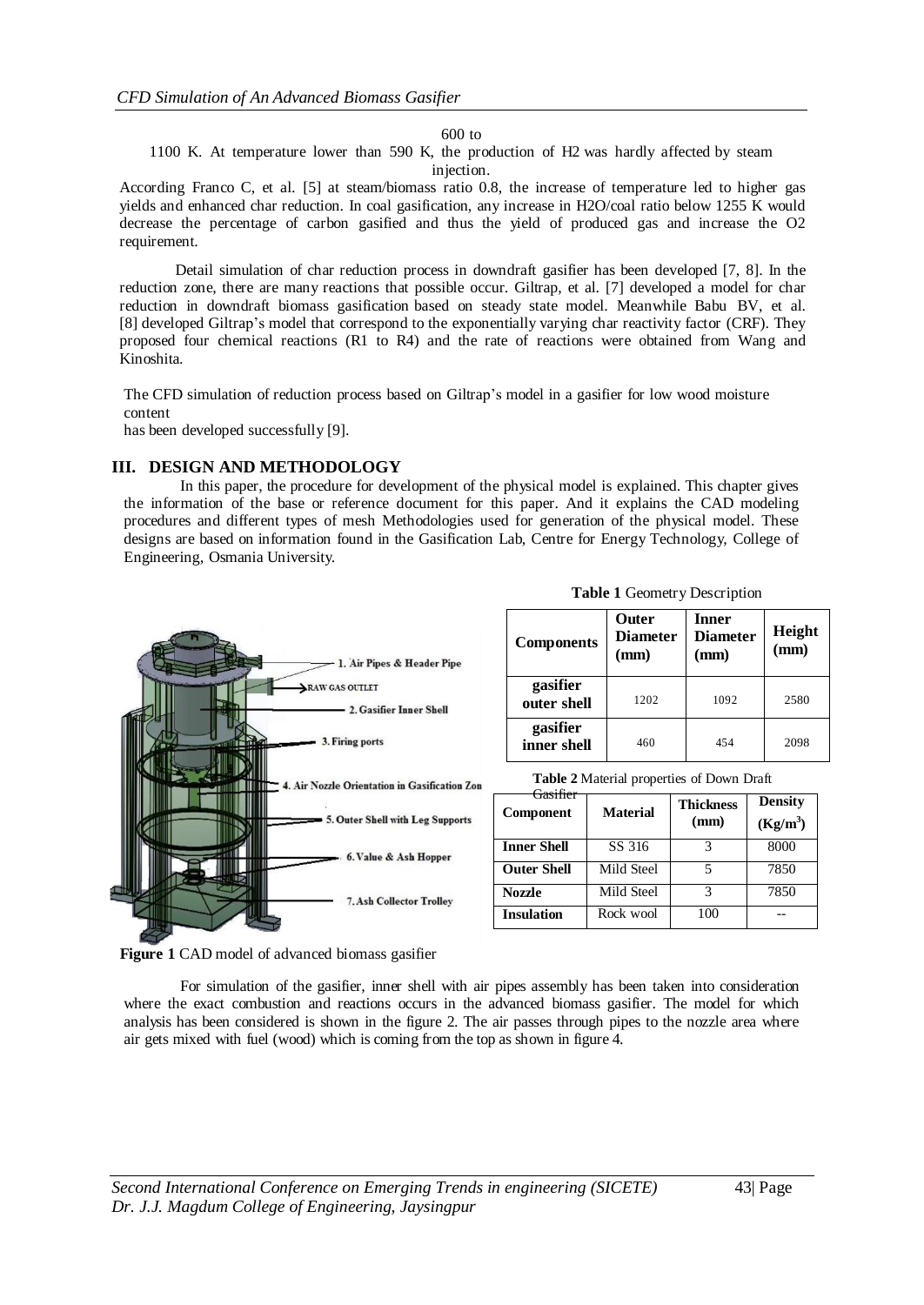

**Figure 2** 3D view of Gasifier Inner shell with nozzles

# **IV. MESHING AND BOUNDARY CONDITIONS**

The geometry modeled as shown in figure 2 in Solid works, is exported to ICEM CFD software and meshing is generated. The unstructured triangular elements on surfaces and tetrahedral in flow domain are adopted in gasifier meshing as shown in Figure 3. The number of nodes are 31,823 and elements are 1, 73,993. The Figure 4 shows the air inlet and fuel inlet from top and raw gas outlet from the bottom. The air goes to the combustion area through the distributor pipe with nozzles. The boundary conditions are applied, fuel inlet, air inlet and outlet of gas for heat transfer models. The table 3 shows the physics report for the domain, the turbulence model used is K epsilon.



**Table 3** Domain Physics for Gasifier **Table 4** Boundary Physics for air Inlet



**Figure 3** Meshed model **Figure 4** Defined Boundary Conditions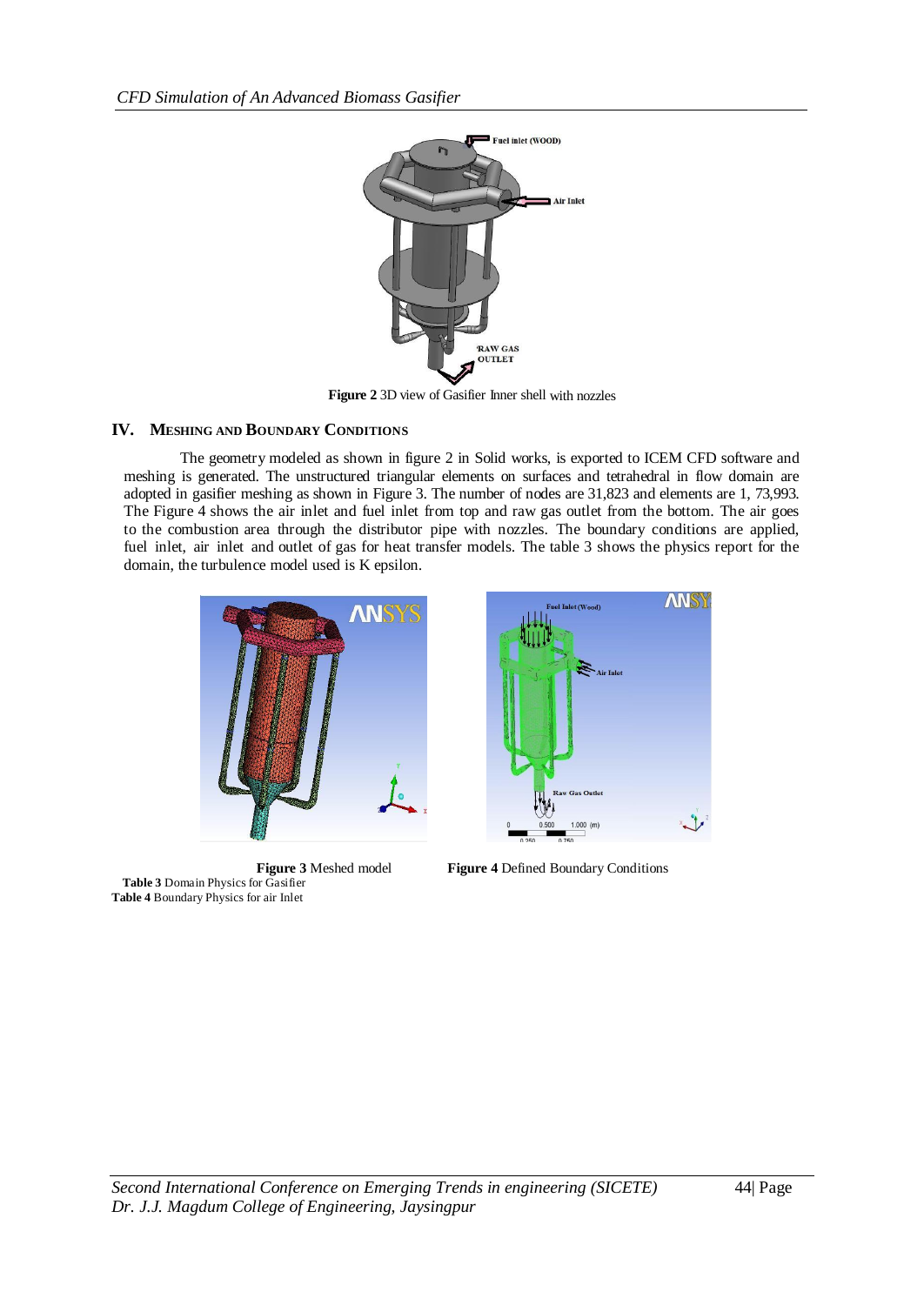# *CFD* Simulation of An Advanced Biomass Gasifiendlaries

**Domain – Gasifier** Type Fluid Location FUEL *Materials* Gas Mixture HCN NO Fluid Definition Material Library Morphology Continuous Fluid HC Fuel Fluid Definition | Material Library Morphology Dispersed Particle Transport Solid Particle Diameter<br>Change Mass Equivalent *Settings* Buoyancy Model Buoyant Reference Pressure 1.0000e+00 [atm] Combustion Model Fluid Dependent Heat Transfer Model Fluid Dependent Thermal Radiation Model Fluid Dependent Turbulence Model | k epsilon Turbulent Wall Functions Scalable

| <b>Boundary - Air Inlet</b> |                                                 |  |
|-----------------------------|-------------------------------------------------|--|
| Type                        | <b>INLET</b>                                    |  |
| Location                    | <b>INLET_AIR</b>                                |  |
|                             | <b>Settings</b>                                 |  |
| Component                   | CO,                                             |  |
| <b>Mass Fraction</b>        | $0.0000e + 00$                                  |  |
| Option                      | Mass Fraction                                   |  |
| Component                   | <b>Fuel Gas</b>                                 |  |
| <b>Mass Fraction</b>        | $0.0000e + 00$                                  |  |
| Option                      | Mass Fraction                                   |  |
| Component                   | $H_2O$                                          |  |
| <b>Mass Fraction</b>        | $0.0000e + 00$                                  |  |
| Option                      | Mass Fraction                                   |  |
| Component                   | NO                                              |  |
| <b>Mass Fraction</b>        | $0.0000e + 00$                                  |  |
| Option                      | Mass Fraction                                   |  |
| Component                   | O <sub>2</sub>                                  |  |
| <b>Mass Fraction</b>        | 2.3200e-01                                      |  |
| Option                      | Mass Fraction                                   |  |
| <b>Flow Direction</b>       | Normal to Boundary<br>Condition                 |  |
| Flow Regime                 | Subsonic                                        |  |
| Heat Transfer               | Static Temperature                              |  |
| Static<br>Temperature       | 5.7300e+02 [K]                                  |  |
| Mass And<br>Momentum        | Mass Flow Rate                                  |  |
| Mass Flow Rate              | $0.0680e + 00$<br>[kg s^-1]                     |  |
| <b>Thermal Radiation</b>    | Local Temperature                               |  |
| Turbulence                  | Medium Intensity<br>and Eddy Viscosity<br>Ratio |  |

| <b>Boundary-fuel Inlet</b> |                                                     |  |
|----------------------------|-----------------------------------------------------|--|
| Type                       | <b>INLET</b>                                        |  |
| Location                   | INLET_WOOD                                          |  |
|                            | <b>Settings</b>                                     |  |
| Component                  | H <sub>2</sub>                                      |  |
| <b>Mass Fraction</b>       | 1.2300e-01                                          |  |
| Option                     | Mass Fraction                                       |  |
| Component                  | N <sub>2</sub>                                      |  |
| <b>Mass Fraction</b>       | 5.3200e-01                                          |  |
| Option                     | Mass Fraction                                       |  |
| Component                  | О,                                                  |  |
| <b>Mass Fraction</b>       | 2.3200e-01                                          |  |
| Option                     | <b>Mass Fraction</b>                                |  |
| Flow Direction             | Normal to Boundary<br>Condition                     |  |
| Flow Regime                | Subsonic                                            |  |
| Heat Transfer              | Static Temperature                                  |  |
| Static Temperature         | 3.4300e+02 $[K]$                                    |  |
| Mass And Momentum          | Mass Flow Rate                                      |  |
| Mass Flow Rate             | 1.3240e-02 [kg s^-1]                                |  |
| Thermal Radiation          | Local Temperature                                   |  |
| Turbulence                 | Medium Intensity and<br><b>Eddy Viscosity Ratio</b> |  |
| Fluid                      | HC Fuel                                             |  |
| Define Particle Data       | т                                                   |  |
| Heat Transfer              | Static Temperature                                  |  |
| Static Temperature         | 3.4300e+02 $[K]$                                    |  |
| Mass And Momentum          | Zero Slip Velocity                                  |  |

**Table 7** Boundary for Outlet

| <b>Boundary-Outlet</b> |                     |  |
|------------------------|---------------------|--|
| Type                   | <b>OUTLET</b>       |  |
| Location               | <b>OUTLET</b>       |  |
| <b>Settings</b>        |                     |  |
| Flow Regime            | Subsonic            |  |
| Mass And               | Average Static      |  |
| Momentum               | Pressure            |  |
| Pressure Profile       |                     |  |
| <b>Blend</b>           | 5.0000e-02          |  |
| Relative               |                     |  |
| Pressure               | $0.0000e+00$ [Pa]   |  |
|                        | Average Over        |  |
| Pressure Averaging     | <b>Whole Outlet</b> |  |
| Thermal Radiation      | Local Temperature   |  |
|                        |                     |  |

| - incontuition |                                                                            |             |
|----------------|----------------------------------------------------------------------------|-------------|
|                | Second International Conference on Emerging Trends in engineering (SICETE) | $45$   Page |
|                | Dr. J.J. Magdum College of Engineering. Jaysingpur                         |             |

# **Table 5** Boundary Physics for fuel Inlet

| <b>Thermal Radiation</b><br>Model              | Fluid Dependent                              |  |
|------------------------------------------------|----------------------------------------------|--|
| Turbulence Model                               | k epsilon                                    |  |
| Turbulent Wall<br><b>Functions</b>             | <b>Scalable</b>                              |  |
|                                                | Table 6 Boundary Physics for Combustion Wall |  |
| <b>Boundary-Wood Combustion Wall</b>           |                                              |  |
| Type                                           | WALL.                                        |  |
| Location                                       | <b>COMBUSTION WALL</b>                       |  |
| <b>Settings</b>                                |                                              |  |
| Heat Transfer                                  | <b>Fixed Temperature</b>                     |  |
| Fixed<br>Temperature                           | 8.0000e+02 [K]                               |  |
| Mass And<br>Momentum                           | No Slip Wall                                 |  |
| <b>Thermal Radiation</b>                       | Opaque                                       |  |
| Diffuse<br>Fraction                            | $1.0000e + 00$                               |  |
| Emissivity                                     | 6.0000e-01                                   |  |
| <b>Wall Roughness</b>                          | Smooth Wall                                  |  |
| Fluid                                          | HC Fuel                                      |  |
| Particle Wall<br>Interaction                   | <b>Equation Dependent</b>                    |  |
| Velocity                                       | <b>Restitution Coefficient</b>               |  |
| Parallel<br>Coefficient of<br>Restitution      | $1.0000e + 00$                               |  |
| Perpendicular<br>Coefficient of<br>Restitution | $1.0000e + 00$                               |  |

*Dr. J.J. Magdum College of Engineering, Jaysingpur*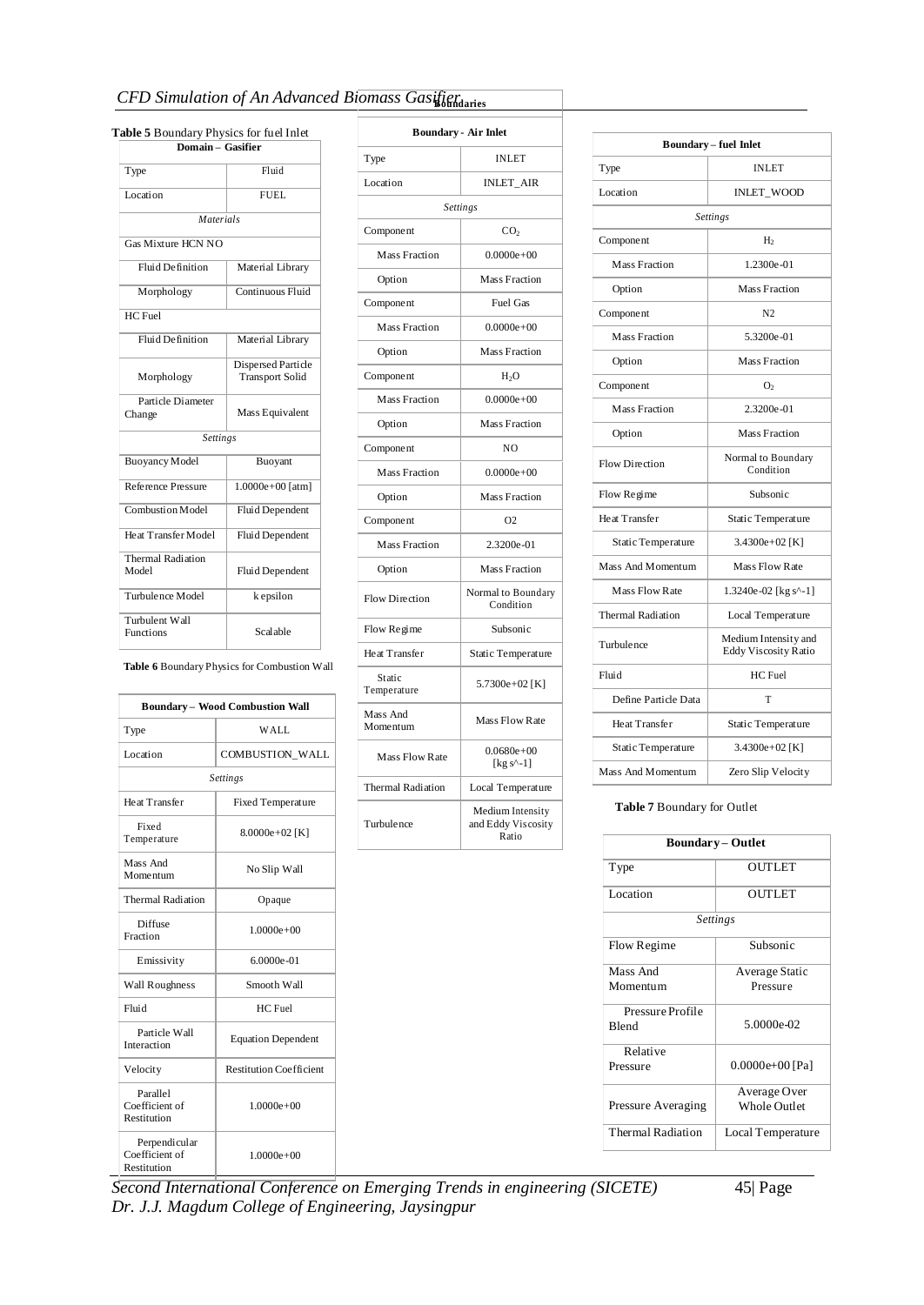## **V. EXPERIMENTAL CALCULATIONS (for Wood)**

Gasification efficiency defined as:

| Mass flow rate of Wood<br>kg/sec Calorific value of the Wood<br>Kcal/kg Volume flow rate of Gas<br>2.5*0.01324 | $= 0.01324$<br>$= 4384$                                                                                                                                                                            |
|----------------------------------------------------------------------------------------------------------------|----------------------------------------------------------------------------------------------------------------------------------------------------------------------------------------------------|
| Calorific value of producer gas                                                                                | $= 0.0331 \text{ m}^3/\text{sec}$<br>$= 1388$ Kcal/m <sup>3</sup>                                                                                                                                  |
| Air flow rate (FD)<br>Pressure<br>Mass flow rate                                                               | $= 79.21$<br>$\%$<br>$= 200 \text{ m}^3/\text{Hour}$<br>$= 200$ mm water column<br>$=$ Air flow rate $*$ Density<br>$= 200$ m3/Hour $* 1.225$ Kg/m3<br>$= 245$<br>Kg/Hour<br>$= 0.06805$<br>Kg/Sec |
| Capacity of Gasifier                                                                                           | $= 32$ KW                                                                                                                                                                                          |

The Experimental composition of the gas obtained from wood gasification on volumetric basis is as follows:

| <b>COMPONENT</b> | Exp. Data |
|------------------|-----------|
| Hydrogen         | 12.3      |
| Methane          | 2.4       |
| Water Vapour     | 4.1       |
| Carbon Monoxide  | 17.8      |
| Nitrogen         | 54        |
| Carbon Dioxide   | 14.4      |

| Table 8 Experimental composition of the |  |  |
|-----------------------------------------|--|--|
|-----------------------------------------|--|--|

components

#### **VI. RESULTS AND DISCUSSIONS**

The data of typical composition of the components reported in Table 8 which is taken from gasification lab, Centre for Energy Technology is used to validate the simulation results. The initial moisture content fraction, air flow rate, temperature of the pyrolysis zone, and chemical composition of the biomass are required as an input data for the model to predict the composition of producer gas. The variation of mass fraction of producer gas components with time is predicted and compared with the experimental data. It is found that the model predicted mass fraction of nitrogen decreases first during the few initial minutes (5-10 min) of gasification. After that it increases and attains a steady value (after 10-15 min).



*Second International Conference on Emerging Trends in engineering (SICETE)* 46| Page *Dr. J.J. Magdum College of Engineering, Jaysingpur*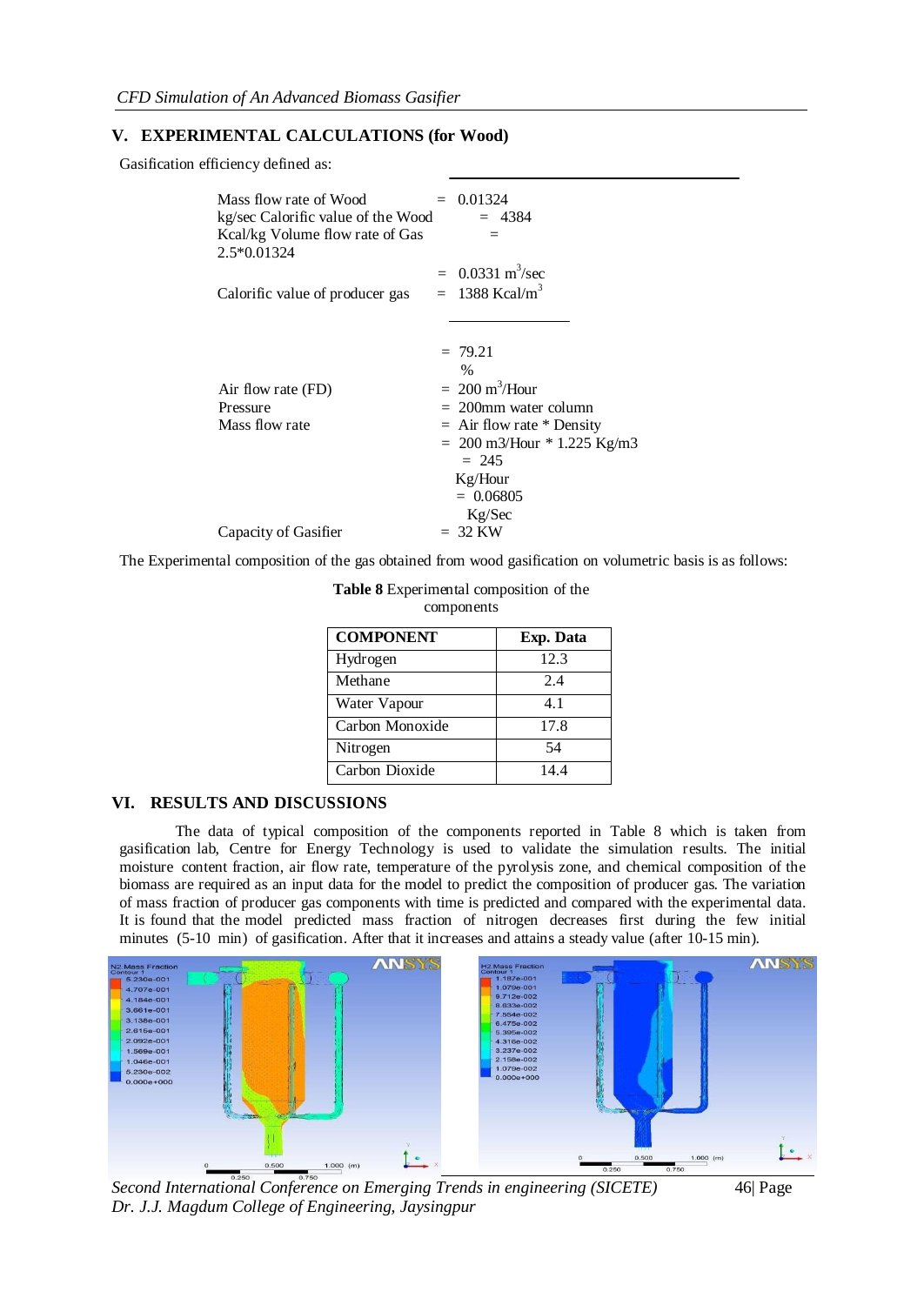*CFD Simulation of An Advanced Biomass Gasifier*



**Figure 7.** Mass Fraction of Carbon Dioxide **Figure 8.** Mass Fraction of Carbon Monoxide





**Figure 9.** Mass Fraction of Methane **Figure 10.** Mass Fraction of Water Vapour

Figures 5 to 10 shows the mass fraction of Nitrogen, Hydrogen, Carbon Dioxide, Carbon Monoxide, Methane and Water Vapour obtained in CFD. However, validation of predicted results is essential to get confidence in the prediction procedure. Validation of the predicted results is done by making qualitative comparison with the data available in the Gasification lab, Centre for Energy Technology, Osmania University, Hyderabad. Table 9 shows the comparison of model predicted mass fractions of producer gas components with those found experimentally in CET for an air-fuel ratio of 1.67.

| Compositions with the Experimental Data |              |            |
|-----------------------------------------|--------------|------------|
| <b>COMPONENT</b>                        | Exp.<br>Data | <b>CFD</b> |
| $\mathbf{N}_2$                          | 54           | 52.3       |
| $H_2O$                                  | 4.1          | 3.8        |
| H <sub>2</sub>                          | 12.3         | 11.8       |
| CO <sub>2</sub>                         | 14.4         | 16.1       |
| CO                                      | 17.8         | 18.7       |
| CH <sub>4</sub>                         | 2.4          | 2.58       |

**Table 9** Comparison of CFD values of Gas Compositions with the Experimental Data

*Second International Conference on Emerging Dr. J.J. Magdum College of Engineering, Jaysingpur*